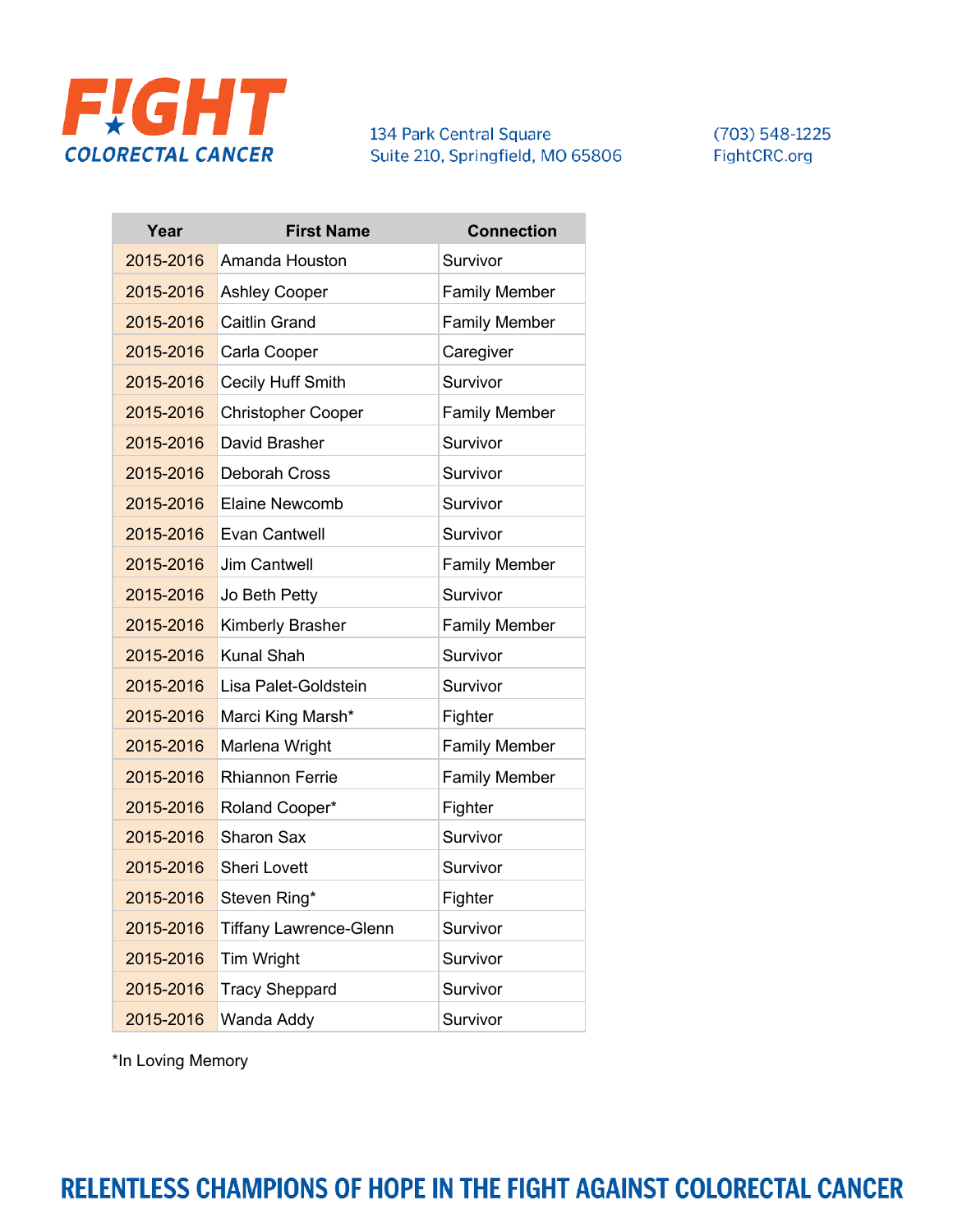

 $(703) 548 - 1225$ FightCRC.org

| Year | <b>First Name</b>                   | <b>Connection</b>           |
|------|-------------------------------------|-----------------------------|
|      | 2016-2017 Aaron Cash                | <b>Family Member</b>        |
|      | 2016-2017 Alex Hernandez            | <b>Family Member</b>        |
|      | 2016-2017 Candace Henley            | Survivor                    |
|      | 2016-2017 Chanel Alexander          | <b>Family Member</b>        |
|      | 2016-2017 Chereka Thompson          | <b>Family Member</b>        |
|      | 2016-2017 Cindy Williams            | Survivor                    |
|      | 2016-2017 Evan Conant               | Survivor                    |
|      | 2016-2017 Evelyn Beato              | Survivor                    |
|      | 2016-2017 Gina Menoscal             | Caregiver                   |
|      | 2016-2017 Helen Norris              | Survivor                    |
|      | 2016-2017 Jessica Dilts-Cash*       | Fighter                     |
|      | 2016-2017 John MacLeod*             | Fighter                     |
|      | 2016-2017 Julie Krause              | Survivor                    |
|      | 2016-2017 Karlee Caplinger          | <b>Family Member</b>        |
|      | 2016-2017 Kristina Smith            | <b>Family Member</b>        |
|      | 2016-2017 Lauren Kehl*              | Fighter                     |
|      | 2016-2017 Marra Lashbrook Rodriguez | Survivor                    |
|      | 2016-2017 Melissa Bahr*             | Fighter                     |
|      | 2016-2017 Rissa Dodson              | Survivor                    |
|      | 2016-2017 Robyn Schmid Tiffie*      | Fighter                     |
|      | 2016-2017 Stephanie Lex             | Survivor                    |
|      | 2016-2017 Susan Krumholz            | <b>Medical Professional</b> |
|      | 2016-2017 Victor Menoscal*          | Fighter                     |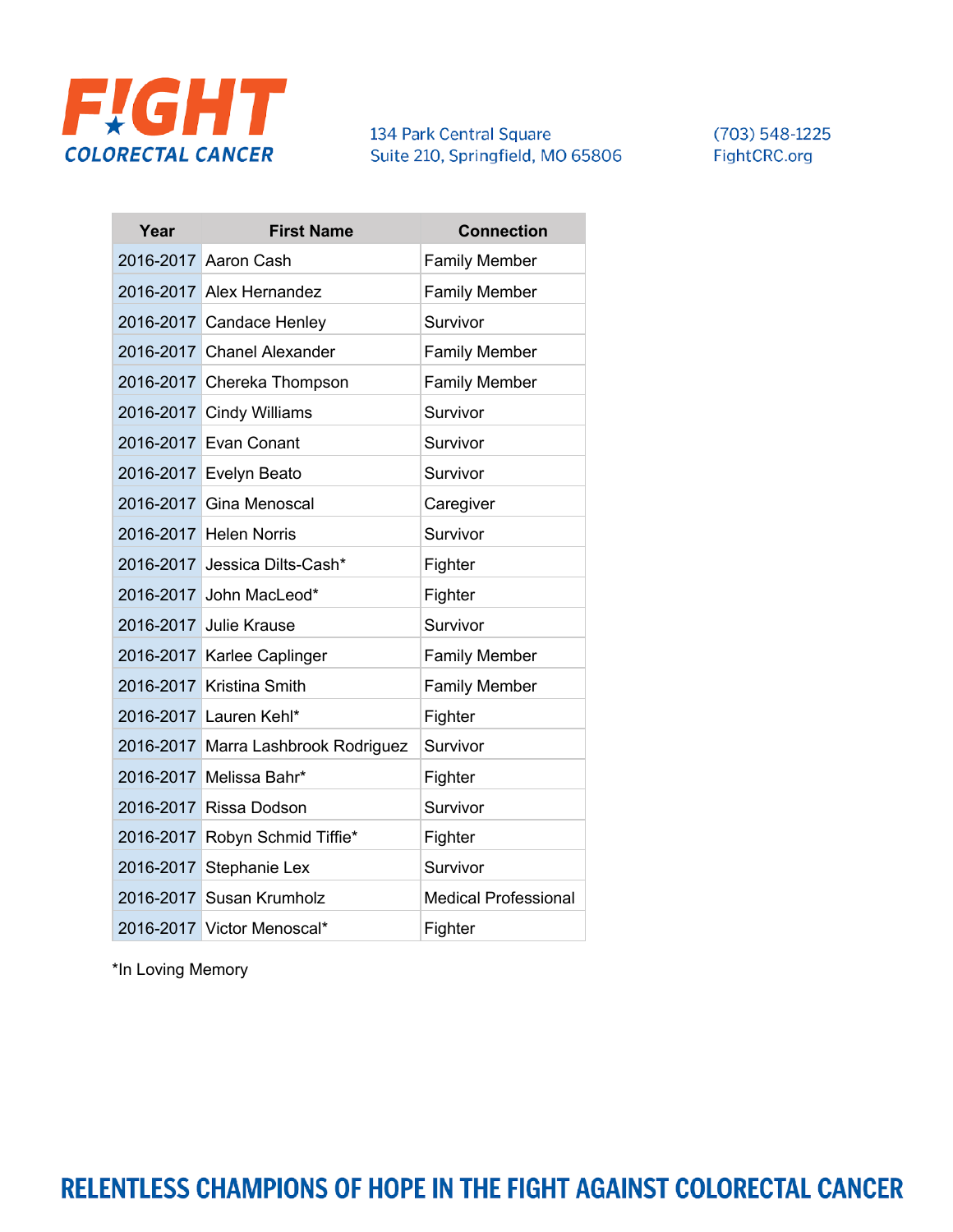

 $(703) 548 - 1225$ FightCRC.org

| Year      | <b>First Name</b>           | <b>Connection</b>           |
|-----------|-----------------------------|-----------------------------|
|           | 2017-2018 Carrie Gibson     | <b>Family Member</b>        |
|           | 2017-2018 Claudette Judkins | Survivor                    |
| 2017-2018 | Dana Georges                | <b>Family Member</b>        |
| 2017-2018 | Doug Schwartz               | <b>Family Member</b>        |
| 2017-2018 | <b>Elsa Gibson</b>          | <b>Family Member</b>        |
| 2017-2018 | Gina Benedetti              | Survivor                    |
| 2017-2018 | <b>Heather Hardecopf</b>    | Survivor                    |
| 2017-2018 | Heather Schiller*           | Fighter                     |
| 2017-2018 | <b>Heather White</b>        | Survivor                    |
| 2017-2018 | <b>Ivory Bruinsma</b>       | Survivor                    |
| 2017-2018 | Jacqueline Schrader         | Survivor                    |
| 2017-2018 | Jennifer Wesselmann*        | Fighter                     |
| 2017-2018 | Joan Smith                  | <b>Medical Professional</b> |
| 2017-2018 | Joy Gibson-DeRamo           | <b>Family Member</b>        |
| 2017-2018 | Julie Thomas                | <b>Family Member</b>        |
| 2017-2018 | <b>Kellie Hoffman</b>       | <b>Family Member</b>        |
| 2017-2018 | Kenny Toye                  | Survivor                    |
| 2017-2018 | Kimberly Bush-Klinefelter   | <b>Family Member</b>        |
| 2017-2018 | Kimberly Houston            | Survivor                    |
| 2017-2018 | Kindra Jackson*             | Fighter                     |
|           | 2017-2018 Linda Dawe        | Survivor                    |
|           | 2017-2018 Mandi Griffin     | Survivor                    |
| 2017-2018 | Paul Shadle*                | Fighter                     |
| 2017-2018 | <b>Riley Castro</b>         | Survivor                    |
| 2017-2018 | Teri Greige                 | Survivor                    |
| 2017-2018 | Valarie Schlosser*          | Fighter                     |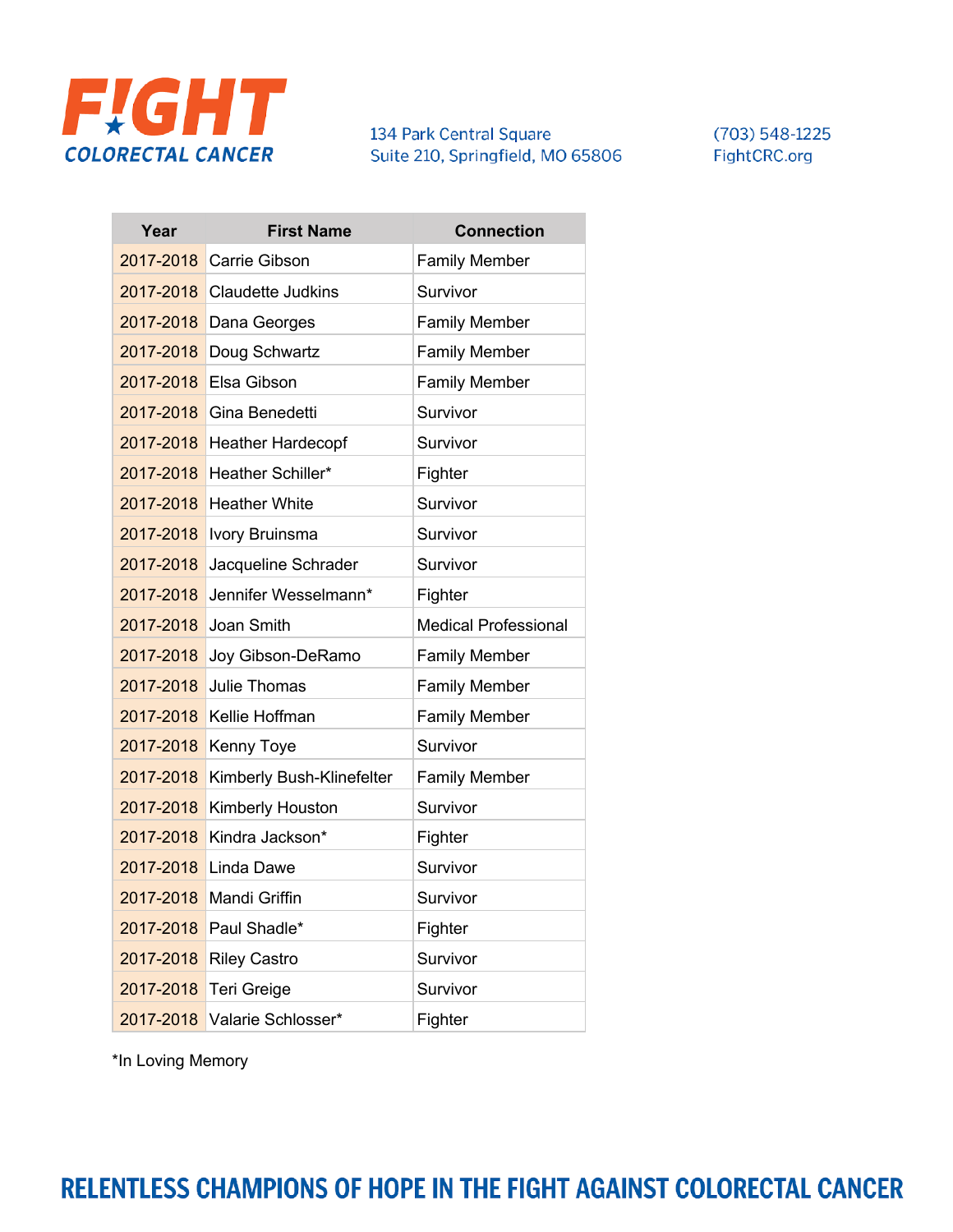

 $(703) 548 - 1225$ FightCRC.org

| Year      | <b>First Name</b>         | <b>Connection</b>    |
|-----------|---------------------------|----------------------|
| 2018-2019 | Alejandro Potes Jimenez   | Survivor             |
| 2018-2019 | <b>Alice Marshall</b>     | Survivor             |
| 2018-2019 | <b>Allison Rosen</b>      | Survivor             |
| 2018-2019 | April Gardner             | Survivor             |
| 2018-2019 | <b>Brett Kirkman</b>      | <b>Family Member</b> |
| 2018-2019 | <b>Brian Barefield</b>    | Caregiver            |
| 2018-2019 | Cari Lopez Bryan*         | Fighter              |
| 2018-2019 | <b>Connor Centner</b>     | <b>Family Member</b> |
| 2018-2019 | Darlene Robinson          | <b>Family Member</b> |
| 2018-2019 | Elizabeth Clayton         | Survivor             |
| 2018-2019 | Elizabeth Heide*          | Fighter              |
| 2018-2019 | <b>Frederick Schiller</b> | <b>Family Member</b> |
| 2018-2019 | Jay Overy                 | Survivor             |
| 2018-2019 | Kathleen Overy            | <b>Family Member</b> |
| 2018-2019 | Marisa Maddox             | Survivor             |
| 2018-2019 | Mary Schmid               | <b>Family Member</b> |
| 2018-2019 | Melissa Eckert-Zigrang    | Survivor             |
| 2018-2019 | Nicole Lorenz*            | Fighter              |
| 2018-2019 | Omar Llaguna              | <b>Family Member</b> |
| 2018-2019 | Paula Chambers-Raney      | Survivor             |
| 2018-2019 | Peggy Myrick*             | Fighter              |
| 2018-2019 | Robin Hill                | Survivor             |
| 2018-2019 | Ron Szpindor              | Survivor             |
| 2018-2019 | Ronald Ard                | Survivor             |
| 2018-2019 | Sherri Ard                | <b>Family Member</b> |
| 2018-2019 | <b>Shiray Berry</b>       | Survivor             |
| 2018-2019 | Sienna Bahr               | <b>Family Member</b> |
| 2018-2019 | <b>Simon Ross</b>         | Survivor             |
| 2018-2019 | Susan Kessler             | <b>Family Member</b> |

\*In Loving Memory

RELENTLESS CHAMPIONS OF HOPE IN THE FIGHT AGAINST COLORECTAL CANCER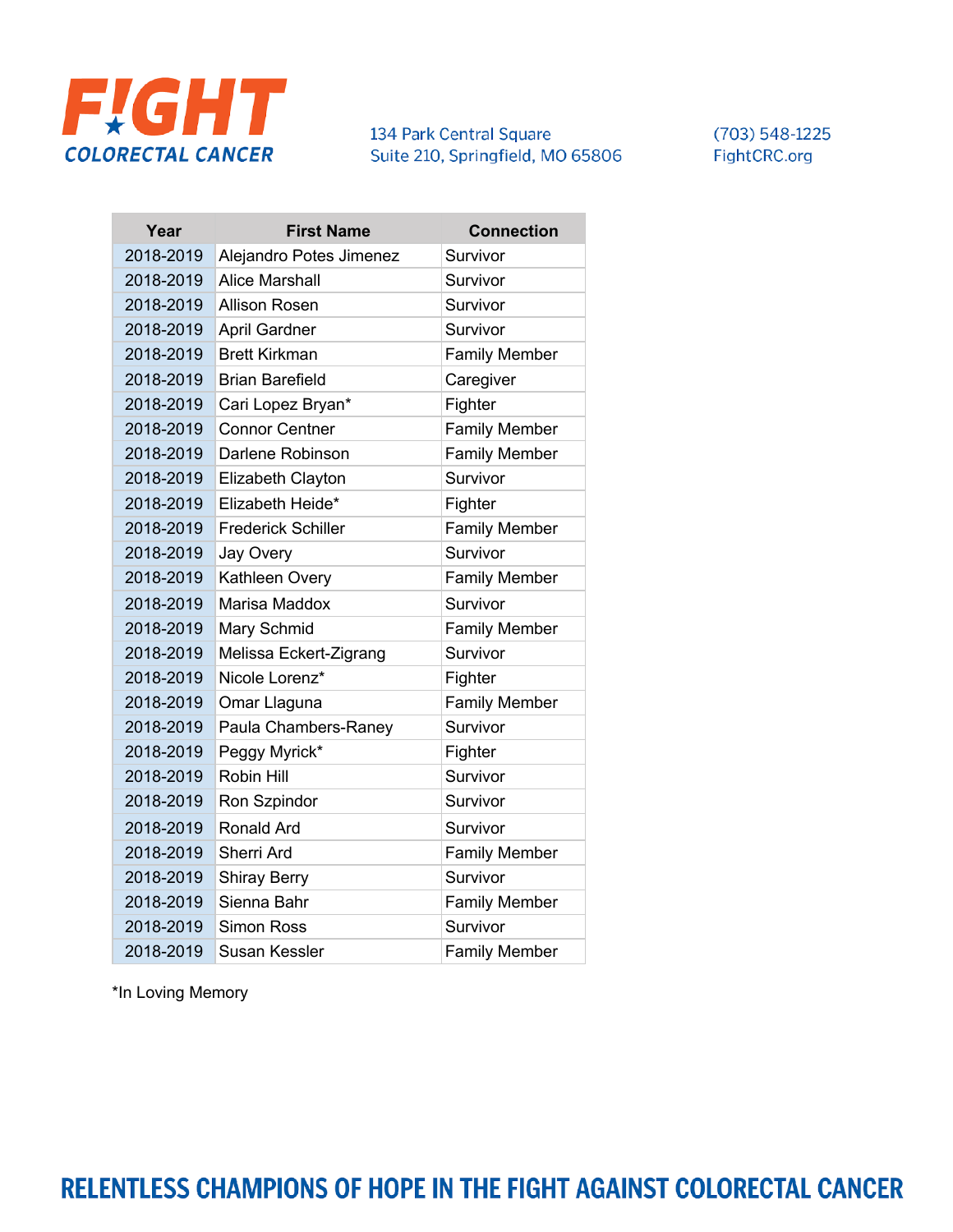

 $(703) 548 - 1225$ FightCRC.org

| 2019-2020<br>Brendan Davis*<br>Fighter<br>2019-2020<br>Dawn Blatt<br>Survivor<br>2019-2020<br>Denelle Suranski<br>Survivor<br>2019-2020<br>Diego Davis-Olegario<br>Survivor<br>2019-2020<br>Survivor<br>Gabriel Figueroa<br>2019-2020<br>Jamie Aten<br>Survivor<br>Jennifer Ganser<br>2019-2020<br>Caregiver<br>2019-2020<br>Survivor<br>Jeremy Jungling<br>2019-2020<br>Johanna Poremba<br>Survivor<br>2019-2020<br>Lauren Tatum*<br>Fighter<br>2019-2020<br>Marijana Kotlaja<br>Caregiver<br>Michael Mancini*<br>2019-2020<br>Fighter<br>2019-2020<br><b>Patrick Moote</b><br>Survivor<br>2019-2020<br>Traci Bryan<br>Caregiver | Year | <b>First Name</b> | <b>Connection</b> |
|-----------------------------------------------------------------------------------------------------------------------------------------------------------------------------------------------------------------------------------------------------------------------------------------------------------------------------------------------------------------------------------------------------------------------------------------------------------------------------------------------------------------------------------------------------------------------------------------------------------------------------------|------|-------------------|-------------------|
|                                                                                                                                                                                                                                                                                                                                                                                                                                                                                                                                                                                                                                   |      |                   |                   |
|                                                                                                                                                                                                                                                                                                                                                                                                                                                                                                                                                                                                                                   |      |                   |                   |
|                                                                                                                                                                                                                                                                                                                                                                                                                                                                                                                                                                                                                                   |      |                   |                   |
|                                                                                                                                                                                                                                                                                                                                                                                                                                                                                                                                                                                                                                   |      |                   |                   |
|                                                                                                                                                                                                                                                                                                                                                                                                                                                                                                                                                                                                                                   |      |                   |                   |
|                                                                                                                                                                                                                                                                                                                                                                                                                                                                                                                                                                                                                                   |      |                   |                   |
|                                                                                                                                                                                                                                                                                                                                                                                                                                                                                                                                                                                                                                   |      |                   |                   |
|                                                                                                                                                                                                                                                                                                                                                                                                                                                                                                                                                                                                                                   |      |                   |                   |
|                                                                                                                                                                                                                                                                                                                                                                                                                                                                                                                                                                                                                                   |      |                   |                   |
|                                                                                                                                                                                                                                                                                                                                                                                                                                                                                                                                                                                                                                   |      |                   |                   |
|                                                                                                                                                                                                                                                                                                                                                                                                                                                                                                                                                                                                                                   |      |                   |                   |
|                                                                                                                                                                                                                                                                                                                                                                                                                                                                                                                                                                                                                                   |      |                   |                   |
|                                                                                                                                                                                                                                                                                                                                                                                                                                                                                                                                                                                                                                   |      |                   |                   |
|                                                                                                                                                                                                                                                                                                                                                                                                                                                                                                                                                                                                                                   |      |                   |                   |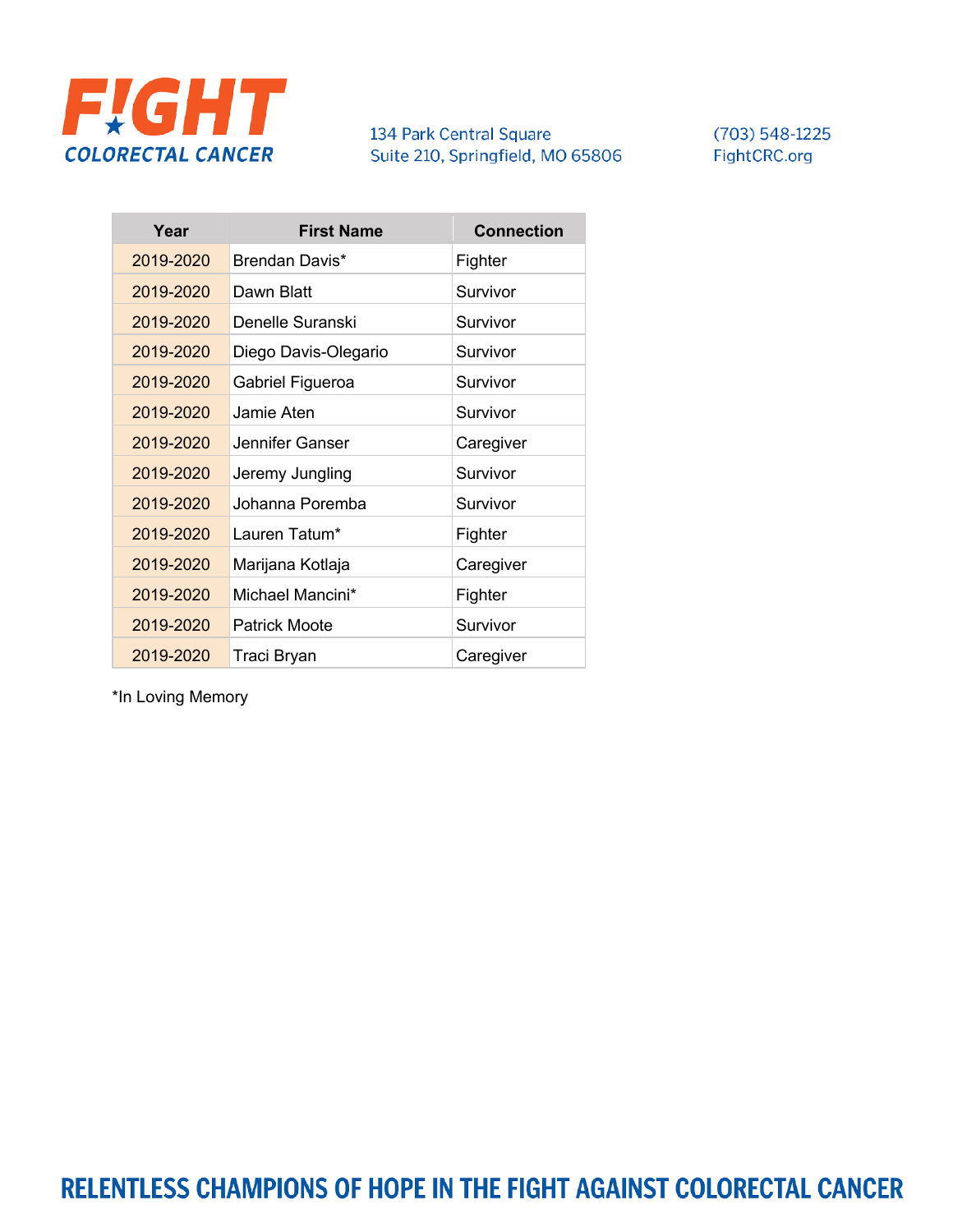

 $(703) 548 - 1225$ FightCRC.org

| Year      | <b>First Name</b>       | <b>Connection</b>           |
|-----------|-------------------------|-----------------------------|
| 2020-2021 | <b>April Schack</b>     | Survivor                    |
| 2020-2021 | <b>Beth Kornegay</b>    | Survivor                    |
| 2020-2021 | Carmen Fong             | <b>Medical Professional</b> |
| 2020-2021 | Carole Motycka          | Survivor                    |
| 2020-2021 | <b>Courtney Maurer</b>  | Survivor                    |
| 2020-2021 | Daniel Bloomgarden      | Survivor                    |
| 2020-2021 | Derek Kirkman           | Survivor                    |
| 2020-2021 | <b>Edward Gallagher</b> | Survivor                    |
| 2020-2021 | <b>Edward Stratton</b>  | Survivor                    |
| 2020-2021 | Evan White*             | Fighter                     |
| 2020-2021 | Greg Vaughn             | Survivor                    |
| 2020-2021 | Gwendolyn Bryant        | Caregiver                   |
| 2020-2021 | Jelena Tompkins         | Survivor                    |
| 2020-2021 | Joe Bullock             | Survivor                    |
| 2020-2021 | Jonathan Ortiz          | Caregiver                   |
| 2020-2021 | Keilah Goff*            | Fighter                     |
| 2020-2021 | Linda Graffin           | Survivor / Caregiver        |
| 2020-2021 | Lisa Johnson            | Survivor                    |
| 2020-2021 | Lynne Ireland Knight    | Caregiver                   |
| 2020-2021 | <b>Melvin Fernandes</b> | Survivor                    |
| 2020-2021 | Rachel Moore*           | Fighter                     |
| 2020-2021 | <b>Richard Hays</b>     | Survivor                    |
| 2020-2021 | Scott Oomen             | Survivor                    |
| 2020-2021 | <b>Tamara Shaw</b>      | Caregiver                   |